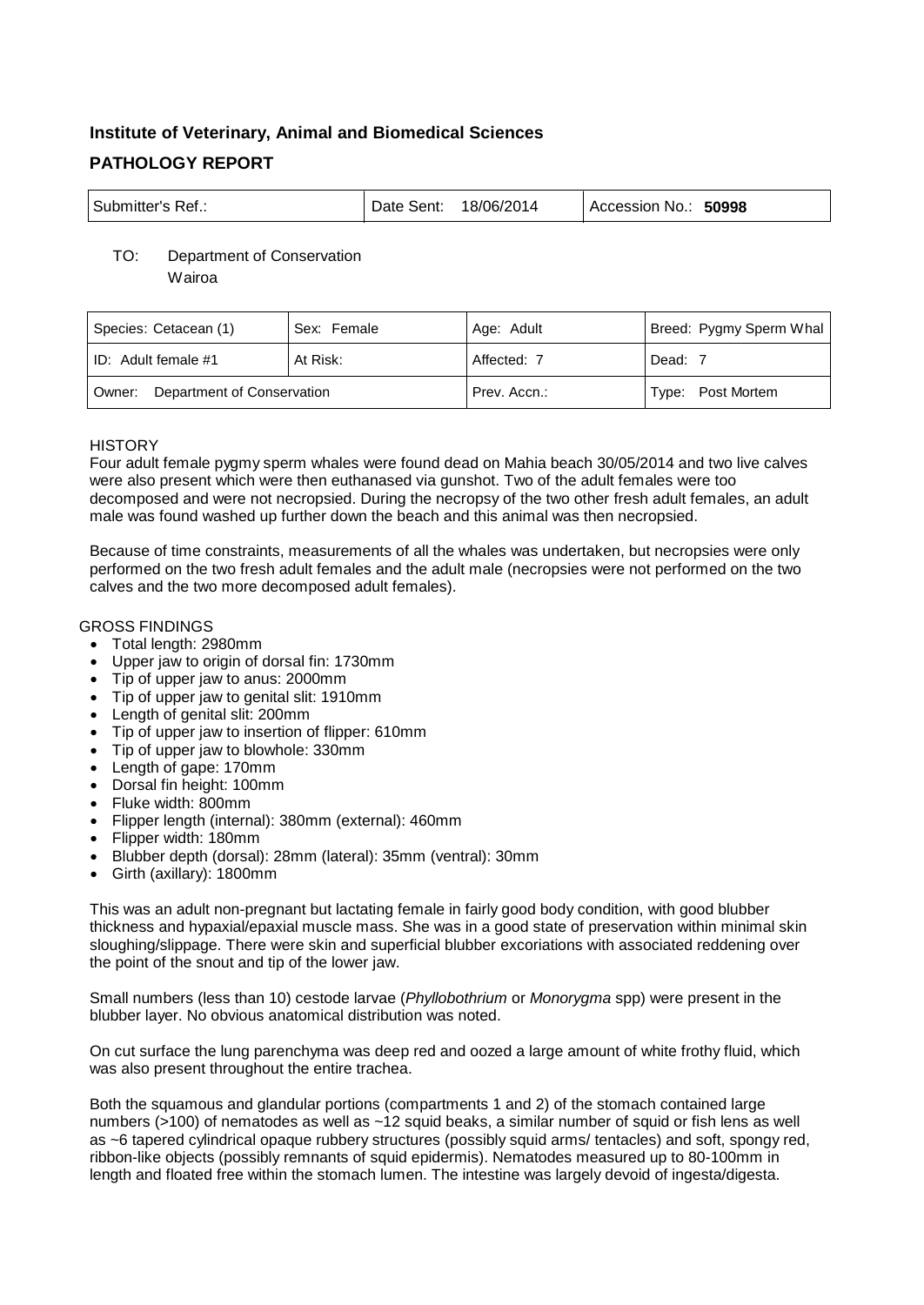#### Accn. No.: 50998 Page 2 of 3 Page 2 of 3 Page 2 of 3 Page 2 of 3 Page 2 of 3 Page 2 of 3 Page 2 of 3

The left ovary contained a 30 x 10 x 10mm corpus luteum while the right ovary appeared quiescent. No foetus was present in either uterine horn.

Examination of the acoustic structures of the head (acoustic fat, pterygoid sinuses, periotic fat and the melon) revealed no obvious gross abnormalities. The pterygoid sinuses were empty and no parasites were observed. No haemorrhages or blood clots were observed in the brain case or over/in the meninges. No other abnormalities were noted on gross post mortem.

HISTOPATHOLOGY

- Lung: there is moderate to marked congestion while small numbers of alveolar spaces and small numbers bronchi contain fairly dense granular eosinophilic material or lighter, more flocculent pale eosnophilic materail (oedema); there are few alveolar macrophages.
- Liver: there is marked congestion of centrilobular and mid-zonal sinusoids. The majority of hepatocytes contain one large, or several smaller, fairly discrete and clear, intracytoplasmic vacuoles.
- Kidney: there is marked congestion. • Adrenal gland: there is marked congestion.
- Brain: within the brainstem/proximal cervical spinal cord there are several areas in which variable numbers of erythrocytes are present in the perivascular space. Small caliber blood vessels throughout the brain are often surrounded by small amounts of clear space. There is diffuse moderate congestion of the neuropil and leptomeninges.
- Sections of heart, spleen, acoustic fat and mammary gland show no obvious abnormalities.

## **DIAGNOSIS** Unknown cause of stranding

Pulmonary oedema

### **COMMENTS**

This was an adult non-pregnant and lactating female in good body condition and in a good state of preservation.

On gross visual inspection and histological examination of multiple internal organs including the brain, there was no indication of major trauma or an underlying disease process that might help explain why the animal stranded.

There was severe pulmonary oedema and congestion (fluid in the lung); this is likely due to the stress of stranding and progressive shock as blood starts to pool in the lungs and the cardiovascular system starts to shut down. This results in fluid from the bloodstream (minus the red blood cells) being squeezed/forced out into the small airways of the lung. This fluid then mixes with the small amount of fluid normally present in the lung (this is called surfactant) and the result is the formation of white frothy/foamy fluid and this is termed pulmonary oedema. This will prevent proper oxygen and carbon dioxide exchange in the lung. Pulmonary oedema can be caused by a variety of factors but has been reported in cetaceans that have stranded alive and subsequently died on the beach.

Gross examination of the acoustic structures of the head (including the melon, acoustic fats of the mandible and around the ear, pterygoid sinuses, meninges and brain) did not reveal any haemorrhages of blood clots that have been associated with sonar/seismic injury. Histological examination of multiple internal organs including the brain and acoustic nerve did not reveal any obvious evidence of gas/air emboli which have also been reported in association with sonar injury.

Histological examination of the brain showed several very small areas of haemorrhage in the brainstem. The haemorrhage is acute (occurred at or around the time or death) and was not associated with any inflammation, spongiosis (fluid accumulation within the brain substance) or injury/death of nearby neurons/neural tissue. In the absence of other evidence of haemorrhage and blood clots within the other acoustic structures of the head and elsewhere in the brain, the most likely explanation would be that the haemorrhage is the result in flucuations in blood flow/pressure in the brain as a result of stress being stranded and have occurred around the time of death.